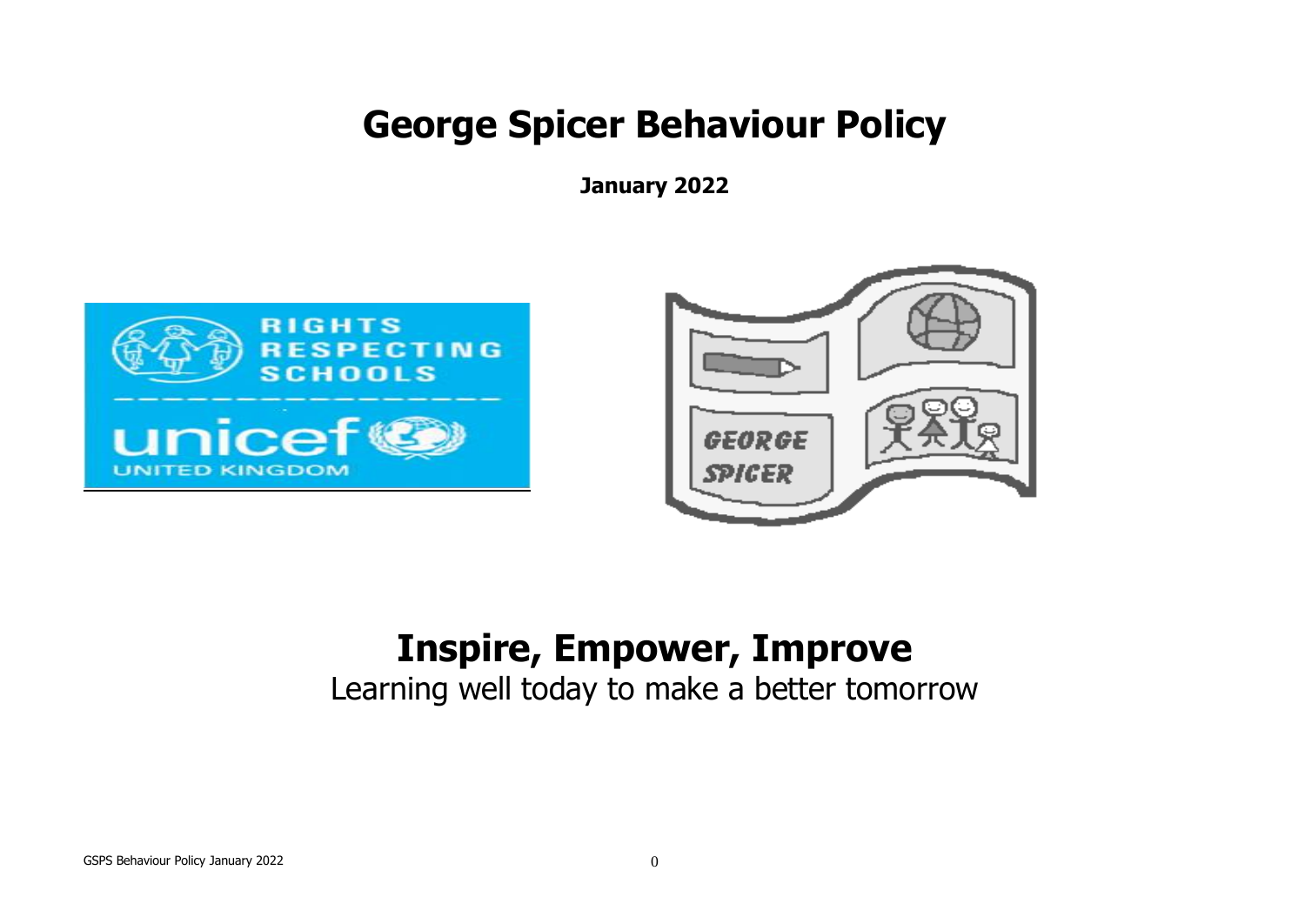#### **George Spicer Statement of Behaviour Principles**

This Statement has been drawn up in accordance with the Education and Inspections Act 2006, and DfE guidance (The school behaviour policy: the role of the governing body). The purpose of this statement is to provide guidance for the Headteacher in drawing up the Behaviour Policy at George Spicer Primary School so that it reflects the shared aspirations and beliefs of governors, staff and parents for the children in the school, as well as taking full account of law and guidance on behaviour matters. It is intended to help all school staff to be aware of and understand the extent of their powers in respect of discipline and sanctions and how to use them. Staff should be confident that they have the Governor's support when following this guidance.

This is a statement of principles, not practice: it is the responsibility of the Headteacher to draw up the Behaviour Policy at George Spicer Primary School, though they must take account of these principles when formulating this. The Headteacher is also asked to take account of the guidance in DfE publication Behaviour and Discipline in Schools: a guide for Headteachers and school staff (January 2016).

The Behaviour Policy and the Statement of Behaviour Principles must be published, in writing, to staff, parents/carers and children each year. It must also appear on the school's website.

Principles:

- Every pupil understands that they have the right to feel valued and respected, and learn free from the disruption of others
- All children, staff and visitors have the right to feel safe at all times and are free from any form of discrimination
- Positive and respectful relationships between children and adults are promoted
- Everyone is expected to adhere to the school's values.
- All adults to set an excellent example to pupils at all times
- The behaviour policy is understood by all pupils and staff
- Rewards and sanctions are used consistently by staff, in line with the behaviour policy and shared with parents
- The school will follow the DfE's statutory guidance for exclusions (2017), only using exclusion as a last resort
- The school's behaviour policy will fully comply with the Equality Act (2010)
- Pupils should be helped to develop a sense of personal responsibility for their own actions and an understanding of how their behaviour affects others
- Staff work closely with families following behaviour incidents to ensure a shared, supportive approach is in place for the child to succeed.

The Governing Body also emphasises that violence or threatening behaviour will not be tolerated in any circumstances.

This written statement, and the policies that are influenced by it, applies to all pupils and staff inside and outside of school, when acting as ambassadors, when engaged in extra-curricular activities, such as educational trips and visits (residential and non-residential) and when being educated as a member of George Spicer Primary School.

### **GEORGE SPICER SCHOOL BEHAVIOUR POLICY**

### **Respect, Kindness, Responsibility, Resilience, Equality and Determination.**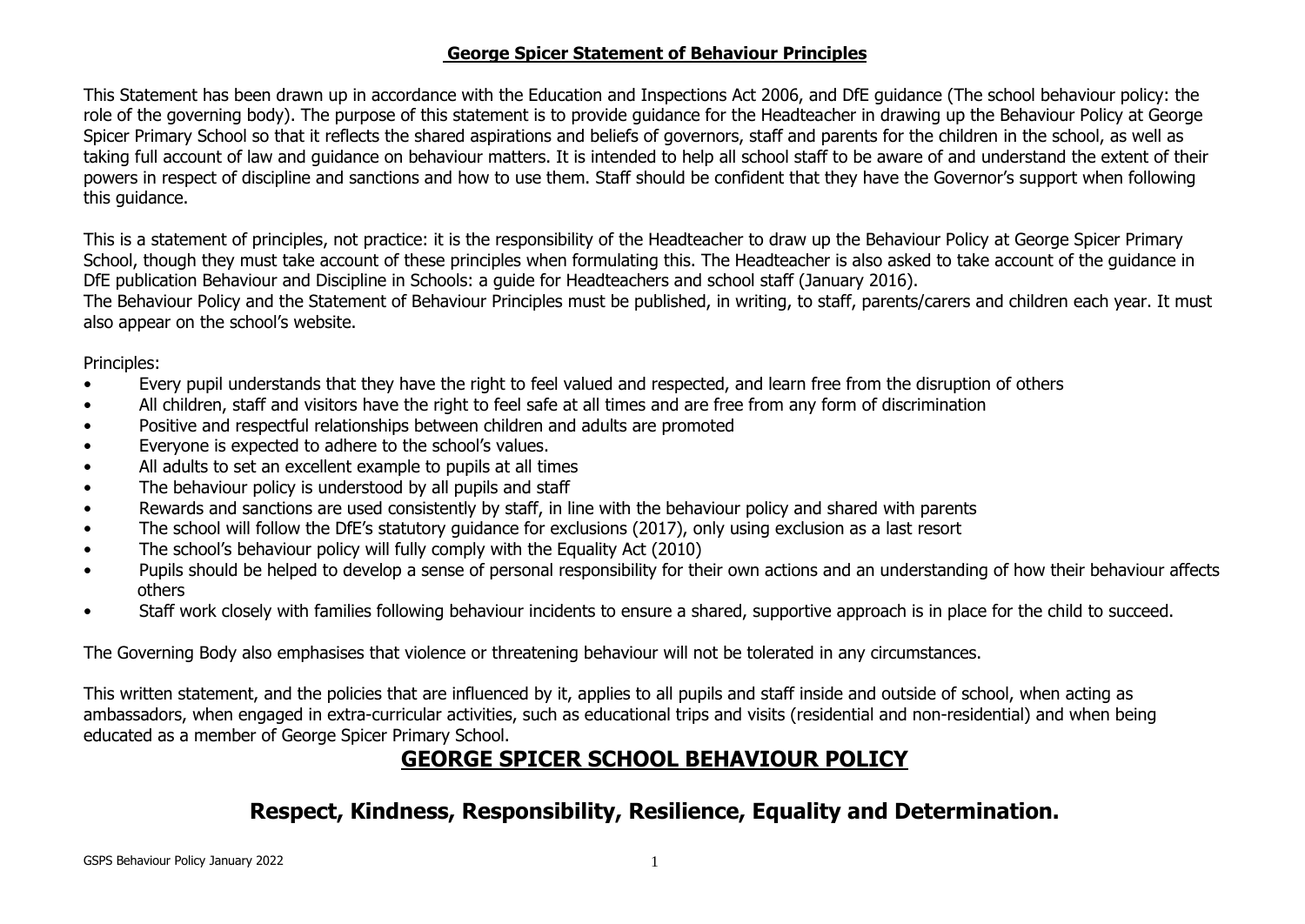George Spicer is committed to creating an environment where exemplary behaviour is at the heart of productive learning. Everyone is expected to maintain the highest standards of personal conduct, to accept responsibility for their behaviour and encourage others to do the same. Our behaviour policy guides staff to enable children to manage their behaviour, resolve conflicts and model our school values. The policy places heavy emphasis on respectful behaviour and a partnership approach where positive relationships are established to support managing behaviours which in turn supports all staff and learners.

#### **Aim of the policy**

- To create a culture of exceptionally good behaviour: for learning, for community and for life.
- To ensure all learners are treated fairly, shown respect and to promote good relationships.
- To help and guide learners take control over their behaviour and be responsible for the consequences they get.
- To build a school community which consistently promotes the school's behaviour charter; be sensible, be safe, be respectful and be kind.
- To promote community cohesion through improved, mutually respectful relationships.
- To ensure that excellent behaviour is the minimum expectation for all.
- To ensure that the policy inspires, empowers and improves our behaviour at George Spicer so that we are learning well today to make a better tomorrow.

#### **Roles and Responsibilities**

All members of the school community are responsible for ensuring high expectations of behaviour, as well as implementing and adhering to this policy.

#### **Health & Safety / Safeguarding**

The safeguarding and safety of the whole school community is of paramount importance at all times. In some cases a child may require physical intervention for their own and other's safety. **All** members of school staff have a legal power to use reasonable force. A possible circumstance where this may be used is if teachers have to physically separate pupils found fighting or if a pupil refuses to leave a room when instructed to do so, they will be physically removed. However as a school we believe that; where possible and if dealing with a child that may need to be held for some time the staff restraining the pupil should be trained in the Local Authority approved physical restraint technique. When physical intervention is used, it is essential that a Serious Incident Report is completed and the intervention is clearly described. As a school we will inform the parent if an incident where physical intervention has been used. A summary of response from parents should be recorded on the Serious Incident Report. The Serious Incident Report (Appendix 4) and a VA1 Violence and aggression form (appendix 5) if a member of staff has been hurt. These must be given to a member of the Senior Leadership Team to be checked and then passed to the office to inform the Local Authority.

### **Racial / Discriminatory Incidents**

If a racial or discriminatory incident occurs then the incident should be fully investigated by the member of staff who was informed and the racial incident form (Tdrive/Behaviour/Racial Incidents) completed as soon as possible on that day. The DHT of site or a member of SLT must be informed in person the same day, so that appropriate calls made and letters can be sent to parents. The RI form must be emailed to the Headteacher / SLT and all information should then be given saved in T/Behaviour/ Racial Incidents within 24 hours of the incident.

We also do not tolerate any comments regarding sexual orientation said in a derogatory way.

GSPS Behaviour Policy January 2022 2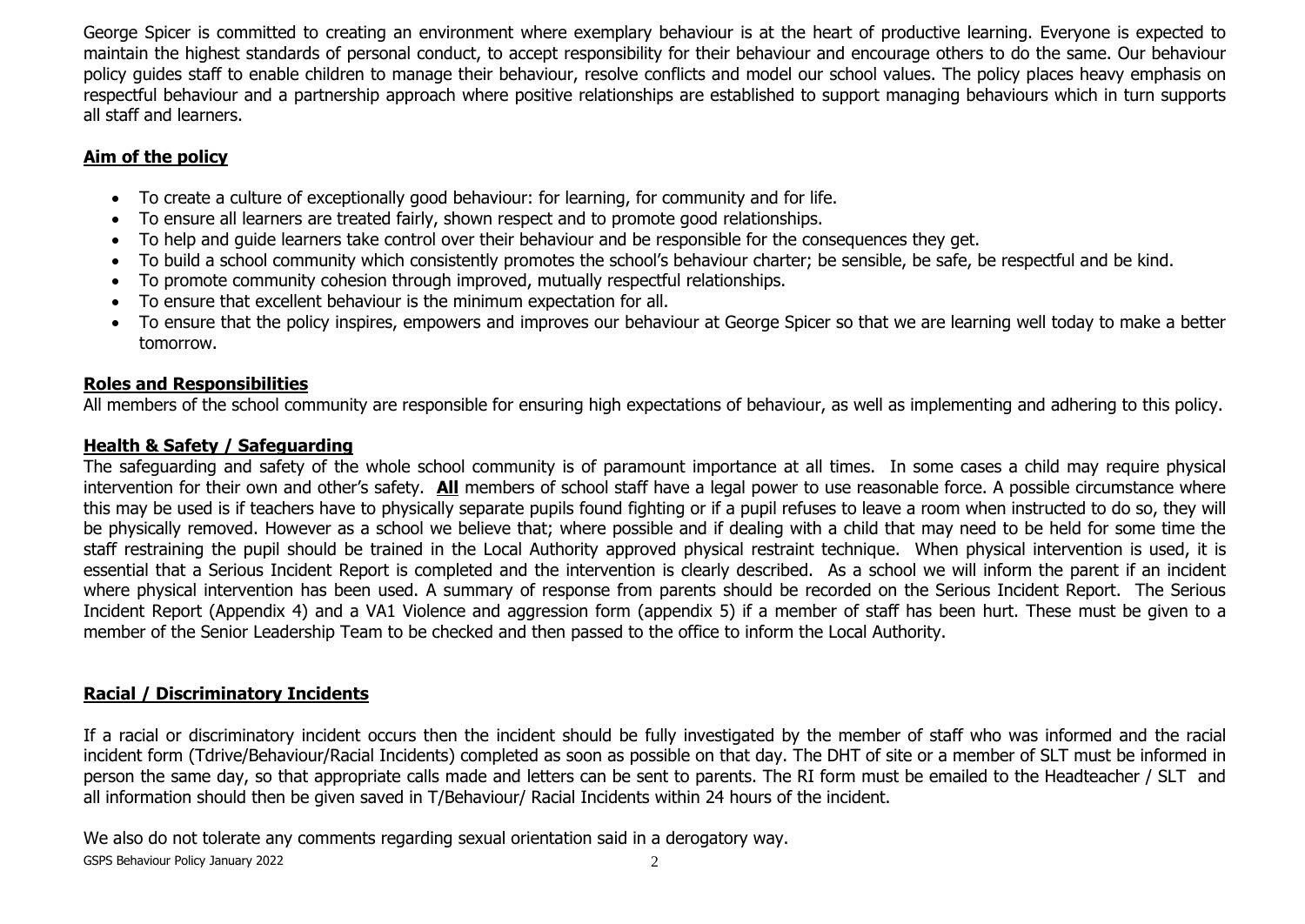#### **Consistency in the culture of excellent behaviour management**

As a school we need consistency in practice around excellent behaviour management and we have strategies in place to support this:

#### **Our behaviour charter**

We have 4 key principles we follow in regards to behaviour at George Spicer: **Be sensible, be safe, be respectful and be kind.** These appear in all our charters around behaviour and are what we follow and what we refer to in conversations around conduct with all our community.

#### **Our School Values**

We expect all members of the school community to support and live out our core school values: Respect, kindness, responsibility, resilience, determination and equality.

#### **Being a Rights Respecting School**

In a Rights Respecting School, children learn about their rights based on the United Nations Convention on the Rights of the Child (UNCRC) and the importance of responsible actions in order to make sure the rights of all are respected. Through this children learn to voice their rights, recognise their responsibilities and respect and uphold the rights of others. The aims of RRS underpin and support our school values and aims by helping children to contribute positively to their learning; achieve their potential and become responsible, global citizens in a safe & happy environment. Therefore children are taught explicitly about the rights of all children in addition to links being made across the curriculum, through all subjects.

#### **Curriculum**

The curriculum will offer opportunities to explicitly teach about modelling excellent behaviour and how to manage less positive behaviour e.g. through PSHE. However we recognise the curriculum at George Spicer will have other areas that will support the teaching of positive behaviour.

#### **School and Class Charters**

Our charters are written around our behaviour charter and the 4 principles of be sensible, be safe, be respectful and be kind. Our school playground and lunchtime charters written by the children are an agreement of the behaviour expectations, in relation to their rights and responsibilities, both at lunchtime and when outside. Each class annually writes their own class charter to agree the expectations of each other within the classroom. These should then be displayed with the behaviour ladders.

#### **Classroom Management and Organisation**

Effective classroom management strategies and high expectations are key for achieving high standards of behaviour. All staff are responsible for this. Classroom management offers the greatest place for adults and children to model consistency. As a school we would expect to see:

- Consistent **language**; consistent response: Referring back to the agreement made between staff and learners (Charters), simple and clear expectations reflected in all conversations about behaviour.
- Consistent **follow up**: Ensuring 'certainty' at the classroom, support staff and senior leadership level. Never passing problems up the line, unless required, teachers taking responsibility for behaviour interventions, seeking support but never delegating.
- Consistent **positive reinforcement**: Routine procedures for reinforcing, encouraging and celebrating appropriate behaviour. (PIP -praise in public)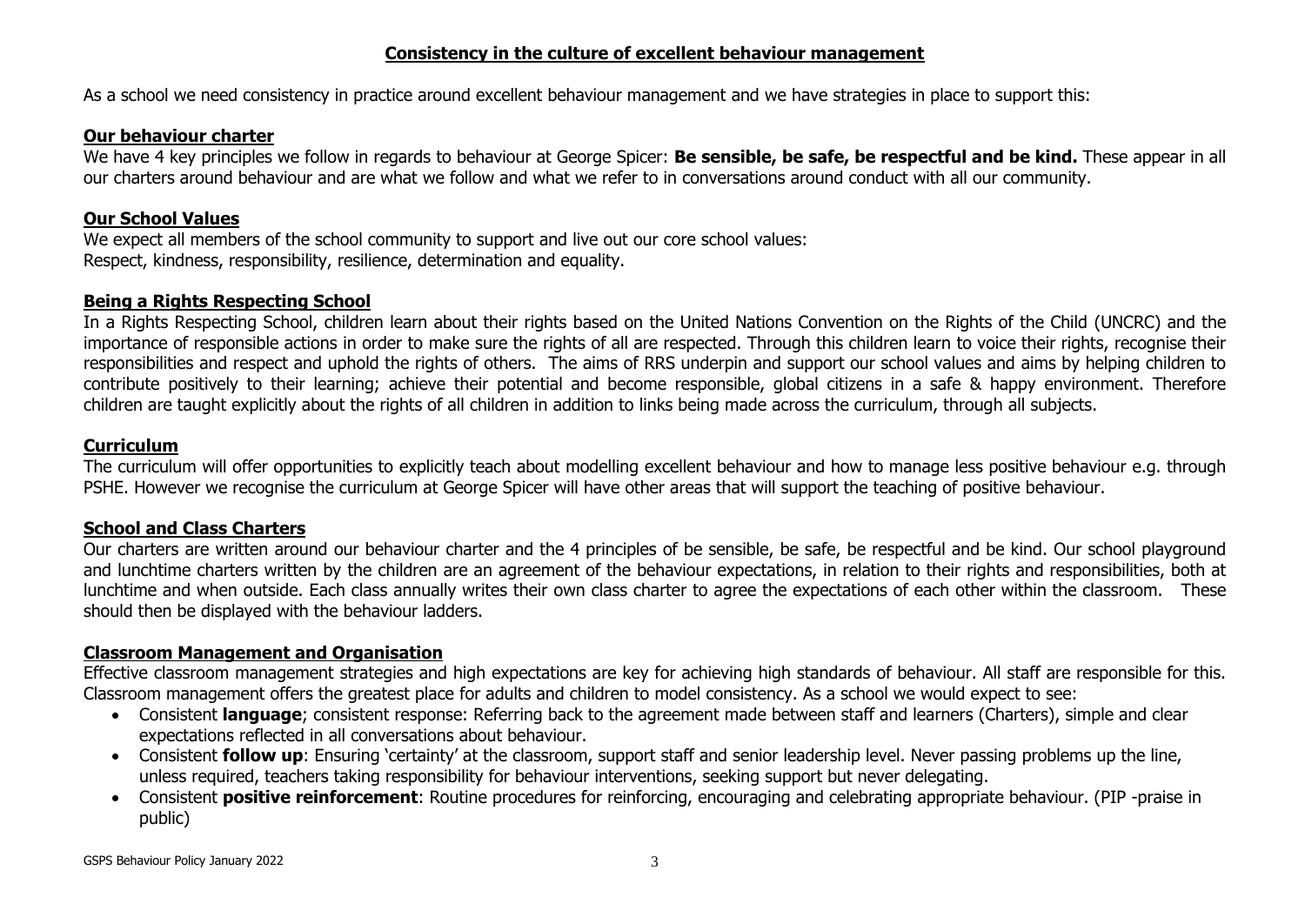- Consistent **consequences:** Defined, agreed and applied at the classroom level as well as established structures for more serious behaviours. (RIP – reprimand in private)
- Consistent, **simple rules/agreements/expectations** referencing promoting appropriate behaviour, symbols and visual cues, interesting and creative signage. (Class charters)
- Consistent **respect from the adults**: even in the face of disrespectful learners!
- Consistent **models of emotional control**: Emotional restraint that is modelled and not just taught, teachers as role models for learning, teachers learning alongside others. (labelling feelings for yourself as adults but helping the children label those feelings).
- Consistently reinforced **rituals and routines for behaviour around the site**: In classrooms, travelling around the school, moving across sites.
- Consistent environment: Consistent **visual messages** and echoes of school values, positive images of learners.

At George Spicer we believe that consistency lies in the behaviour of the adults and not simply the application of procedures. The key is to develop a consistency that ripples through every interaction on behaviour. Where learners feel treated as valued individual they respect adults and accept their authority. We build positive relationships with children as this has a huge impact on their social and emotional development. Studies clearly show that children who have secure relationships with their teachers demonstrate lower levels of challenging behaviour. Ultimately **high quality behaviour for learning is underpinned by relationships, lesson planning and positive recognition.**

#### **Expectations of all staff:**

- **Meet and greet** at the beginning of sessions
- Refer to **be sensible, be safe, be respectful and be kind.**
- **Model** positive behaviours and build relationships.
- **Plan** lessons that engage, challenge and meet the needs of all learners
- Use a **visible recognition** strategy throughout every lesson (behaviour ladder)
- Be **calm** and give children time to talk/explain (hear both sides of the story). Prevent before sanctions.
- **Follow** up every time, retain ownership and engage in reflective dialogue with learners.
- **Never ignore** or walk past learners who are behaving badly.

### **Leaders of Learning/Middle Leaders:**

Middle leaders are not expected to deal with behaviour referrals in isolation for their year groups. They are there to support alongside colleagues to support, guide, model and show a unified consistency to the learners.

Middle leaders will:

- Be a visible presence in the year group/team to encourage appropriate conduct
- Support staff in returning learners by joining reparation meetings and supporting staff in conversations
- Regularly celebrate staff and learners whose efforts go above and beyond expectations
- Encourage the use of positive notes (Marvellous Me)/positive phone calls home
- Ensure staff training needs are identified and targeted
- Use behaviour data to target ad assess interventions
- Make sure that the 'buck stops here'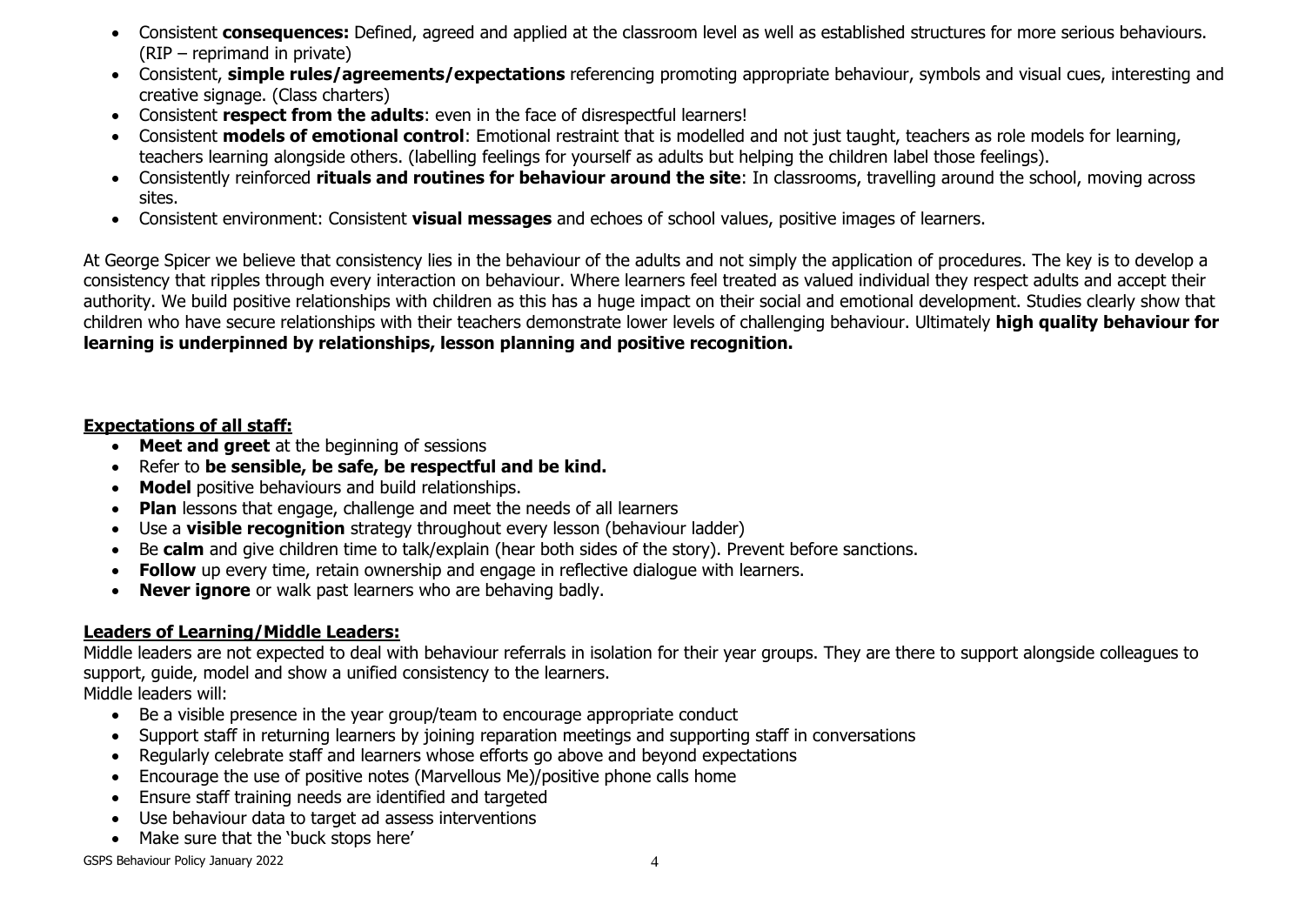#### **Senior Leaders:**

Senior Leaders are not expected to deal with behaviour referrals in isolation. There is an expectation that staff have fully investigated situations and then as Senior Leaders they stand alongside colleagues to support, guide, model and show a unified consistency to learners. Senior leaders will:

- Be a daily visible presence around the site especially at transition times, including in the playground at start and end of the day.
- Celebrate staff, leaders and learners whose effort goes above and beyond expectations
- Regularly share good practice
- Support middle leaders in managing learners with more complex or entrenched negative behaviours
- Use behaviour data to target and assess the behaviour policy and practice
- Regularly review provision for learners who fall beyond the range of written policies

#### **Positive behaviour management strategies in practice**

We believe that rewarding pupils for making good choices is an integral part of creating our positive ethos. We understand that by doing this we provide pupils with a positive belief system that encourages and motivates a positive change in their behaviour. This can also help promote selfesteem and provide further incentive to demonstrate acceptable behaviours.

#### **Strategies to support positive behaviour management:**

- Motivating students telling students 'on' rather than telling them 'off'
- Catching students doing the right thing
- Building a positive atmosphere where everyone feels emotionally safe,
- Using relational rewards (sincere verbal praise, positive notes home Marvellous Me, positive phone calls etc)
- Personal, sincere, specific and age appropriate praise
- $\bullet$  PIP praise in public (unless it is a child that may not enjoy public praise)
- Class rewards negotiated with the students could be marble in the jar/secret student (SLT to be informed)
- Having the patience and determination not to give up on any student
- Saying thank you to students whose conduct is good
- Acknowledging every student on a personal level, making sure that even the quietest children are acknowledged for their efforts.
- Sharing the positives with other classes/SLT/parents via Marvellous Me or a phone call home
- Behaviour ladder see additional information
- $\bullet$  Star of the week See additional information

#### **George Spicer Behaviour Ladder (appendix 1)**

At George Spicer we use the behaviour ladder in every classroom across the school. This behaviour ladder is used to encourage pupils to demonstrate behaviour, which is conducive to effective learning for themselves and their class.

Everybody starts each morning on the 'Start' to show that there is always an opportunity to achieve and improve, despite what may have happened the previous day. Awards are given at the end of each day to those who have achieved Bronze, Silver or Gold. If the children achieve a bronze this should be sent on Marvellous Me by the class teacher. If a child achieve silver then they are awarded a silver sticker and a mention on Marvellous Me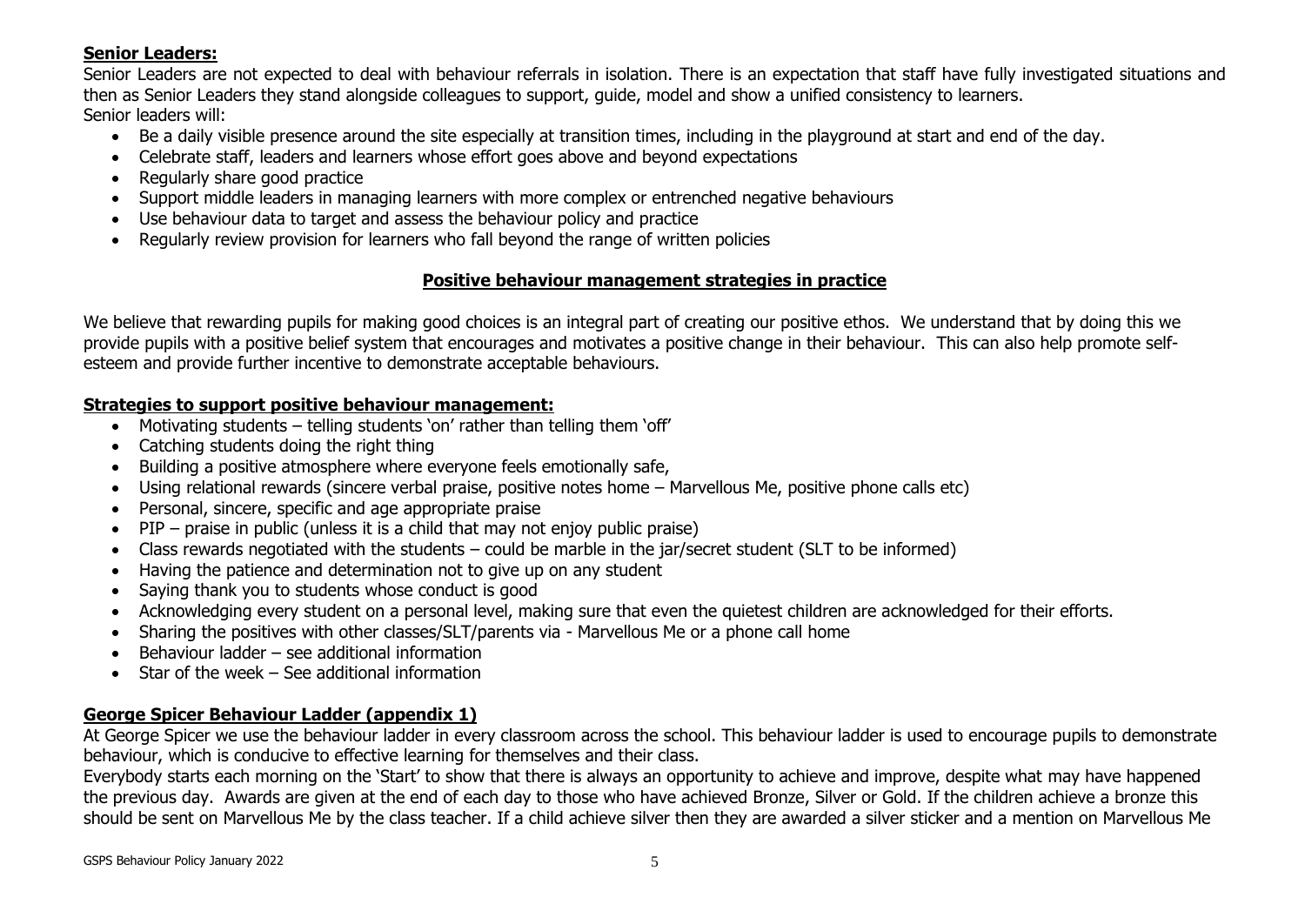by the class teacher. If a child achieves gold then they see a member of SLT and they will be awarded a certificate and a gold sticker by that member of SLT and that member of SLT will send a Marvellous Me.

To move up the ladder at each stage it should be for good behaviour for learning for that child. We would expect a select few to move up the ladder for sitting well on the carpet or listening well, if this was something they were working on. It should be for something that is remarkable for that individual. Please see the ladder for that guidance. Although reaching gold should be a challenge to achieve, it should be achievable for all. We wouldn't expect children in the class to achieve gold more than twice a week.

#### **Time to Shine**

On a weekly basis, paired year groups hold an assembly to celebrate individual children's work and achievements. Special achievements merit a 'Star of the Week' award. These can be for a single special achievement or for sustained effort. Four stars are given out each week, one being from a class vote where the children in the class nominate peers for something special they have done that week. One based around the PSHE theme and name picked from the 'scroll' and then two from the classteacher. Staff are expected to encourage the children to show their work or explain their achievement.

If a child receives a star of the week they will be given a certificate to take home to share with their parents and also a Marvellous Me. They then stick a star sticker on the star chart in their class. Children who have achieved 4 "Stars of the week" (excluding whole class stars) will receive a Marvellous Me inviting them to a tea party in school with the Headteacher. Staff record when children have their fourth star on a spreadsheet on the T drive called Head teachers tea parties.

#### **Other Reward systems**

We recognise that some classes will need/want additional systems in place in class to support their positive behaviour and teamwork. This may include something like marble in a jar or secret student. This needs to be consistent within the year group and agreed with the Leader of Learning who will let SLT know what the additional system is so that they can support the promotion of this.

#### **Managing negative behaviour and sanctions**

Staff at George Spicer are committed to using a positive approach to deal with behaviour issues, however, all children need to learn that actions have consequences. Persistent and serious unacceptable behaviour will lead to a range of sanctions and support strategies, depending upon the behaviour / incident. These are outlined on the Behaviour Grid (Appendix 2). At George Spicer we use a staged sanction approach with the use of strategies above to support the redirection of low level behaviour. We always ensure that we label the behaviour and not the child.

#### **Redirecting low level disruption**

- Non verbal cues
- Movement and positioning around the room
- Vigilance
- Pro active interventions with behaviour that can escalate
- Proximity of the child
- Gentle encouragement including use of a positive model of the students previous good behaviour.
- Private verbal warnings (RIP reprimand in private)
- Before staged sanctions begin, use of verbal behaviour cues
- Less teacher talk time
- More hand and mind activities for 'wriggly' children

GSPS Behaviour Policy January 2022 66 and the state of the state of the state of the state of the state of the state of the state of the state of the state of the state of the state of the state of the state of the state o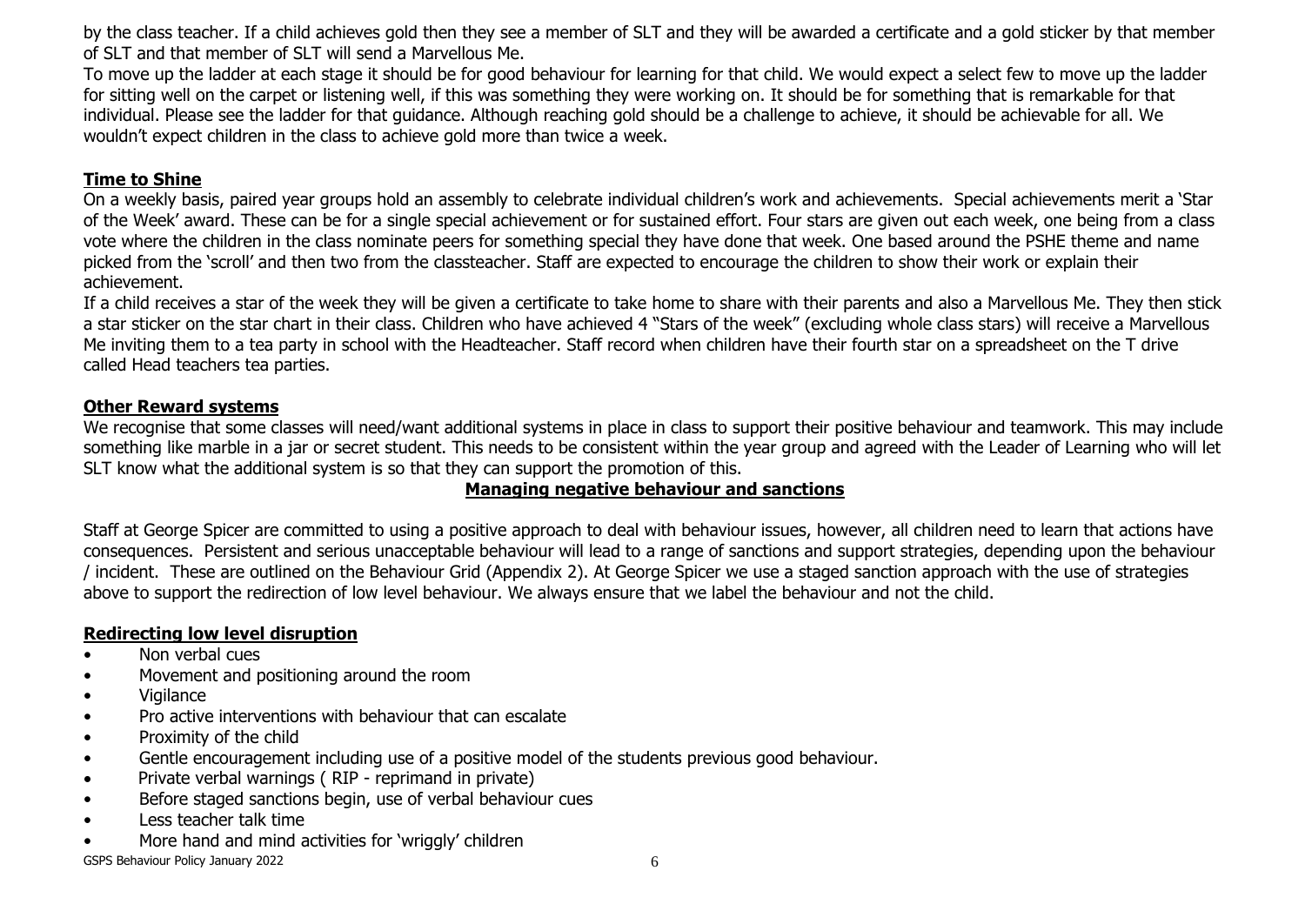#### **Behaviour Ladder**

The behaviour ladder is there to support the managing of negative behaviour as well as positive behaviour. This includes issuing warnings which includes time out in class, outside of the class in an alternate year group class depending on the behaviour of the child.

#### **Behaviour Grid**

The behaviour grid gives some guidance on what behaviours warrant what sanction. It is not a finite list but guidance if you are unsure then please ask your Leader of Learning in supporting giving a consequence to the child. The grid is important to have consistency across the school.

#### **Reflections**

If a child's behaviour is a concern it is important to look at the behaviour grid. The grid shows what consequence will be given to the child depending on the incident. If a child needs a reflection this information needs to be sent via email to the Leader of Learning, Deputy Head in charge of the site and the Learning Mentors who will complete the reflection. The reflection is a time for the child to discuss what happened and what went wrong and how to stop it from happening again.

If the child is on their first reflection there will be no report. If it is their second they will go on a classteacher report, the classteacher and parents will monitor their behaviour progress. If it is their third reflection they will go onto a Leader of learning report, the Leader of Learning will monitor their behaviour alongside the parent and classteacher. If they receive a fourth reflection then they will go onto a Senior Leader report whereby the senior leader meets with the child and parents and monitors the report daily. There is an expectation that the parent signs the report daily. Appendix 3 is an example of a report that a child may be given – these are adapted by the Learning Mentors to support the children appropriately.

If a child is on a report and continues to demonstrate unacceptable behaviour then the report will continue for an additional week. If the child's behaviour doesn't improve it may be appropriate at this stage to involve external agencies (e.g. SWERRL, CAMHs). If SLT is involved, depending on the circumstances a Pastoral Support Plan, with specific behaviour targets, may need to be drawn up for that child. This may involve the class teacher, Inclusion Manager, Learning Mentor, the child's parents and other relevant agencies, if appropriate.

#### **Exclusions**

Fixed Term Exclusion\* - If a pupil persists with unacceptable behaviour, the parents will be contacted and the child may be excluded for a fixed term at the discretion of the Headteacher, in compliance with the legal requirements at the time. A reintegration meeting will be held on the day of return. Records of exclusions are held by the Headteacher.

Permanent Exclusion\* - Permanent exclusions will be at the discretion of the Headteacher, in consultation with the Governing Body and the LA. Parents will be notified of the Appeals Procedure.

\*Only the Headteacher or the deputy head (with written permission from the Headteacher) can exclude a pupil in accordance with the 51A of the Education Act 2002, the Dfe's exclusion guidance, September 2017 and the schools exclusion poloicy.

#### **Additional Support**

We recognise that some children may require additional guidance and support. In addition to class teachers and TAs providing this on a daily basis, children may also receive support through interventions such as the Nurture Group or the Learning Mentors. On occasions, further support may be required from the SWERRL (previously known as the Behaviour Support Service). We recognise that there are some children with exceptional behaviour needs who may need something in addition to/or different from what the Behaviour Policy offers.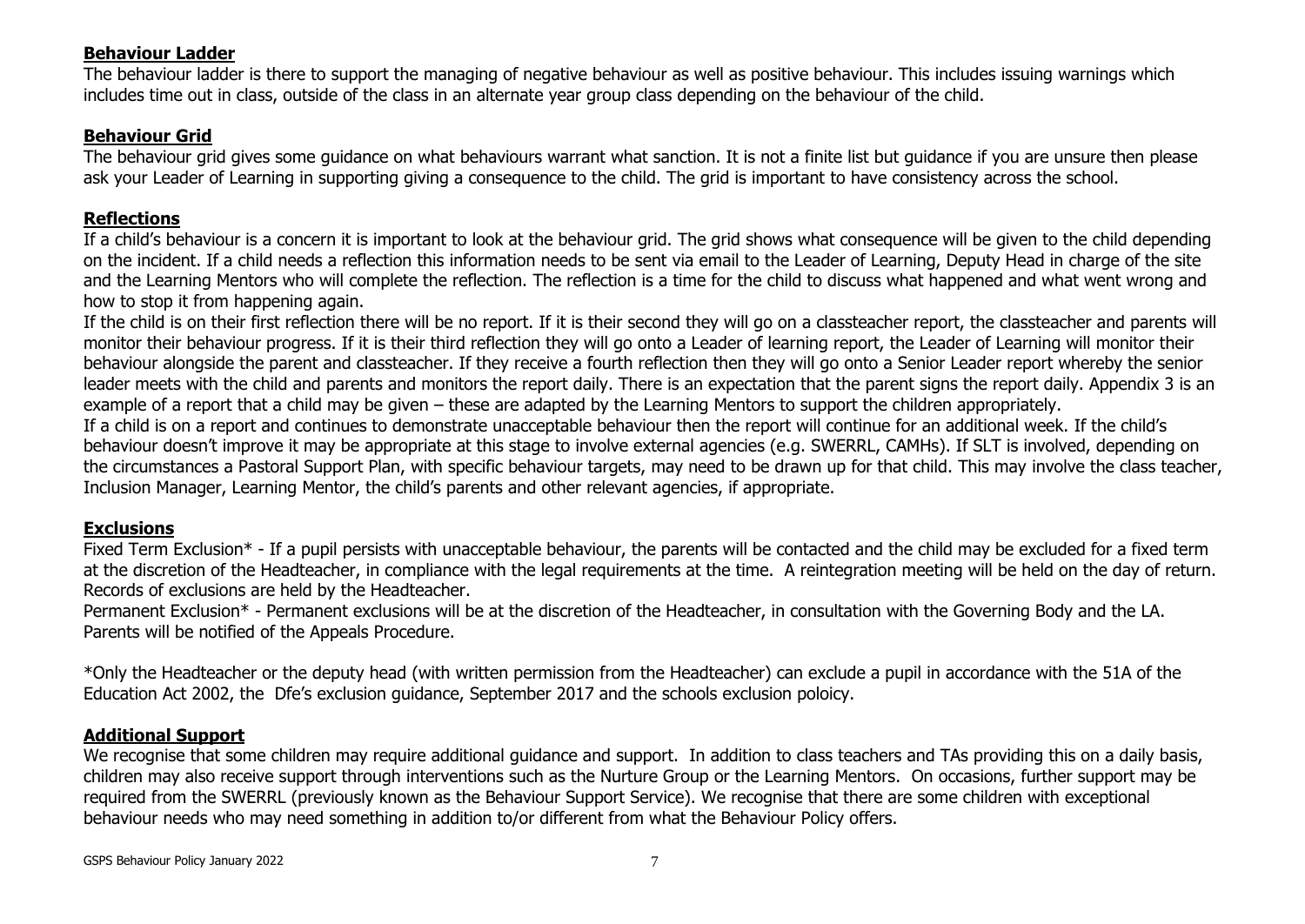**It is important to consider the role of other adults in the classroom when managing behaviour. At George Spicer we expect all staff to support with behaviour. Collaborative agreements with other adults working in the classroom – having an agreement about how students are managed; who applies sanctions/rewards, what happens if an incident occurs; working towards a classroom where the two or more adults speak with certainty and with one voice will support positive behaviour management and interaction.**

#### **Recording Behaviour Incidents**

All behaviour concerns are logged on Scholarpack via the incidents button. All class teachers are responsible for recording the incidents that occur with the sanction given. Learning Mentors will complete the incident log if it has involved a reflection.

Lunchtime incidents are recorded in the lunchtime book by the Playleaders. They will report it to the class teacher to make the decision on the consequence if SLT hasn't been called to the playground to deal with the issue.

#### **Bullying**

At George Spicer we take bullying very seriously. We promote ourselves as a 'telling' school which means we tell when there is an incident and our school is a safe place in which to tell. If a parent or child says they are being bullied then this must be recorded on the reported bullying form on the T drive under behaviour where the details of the full investigation is kept. The school has in place an Anti-bullying policy.

#### **Monitoring and Assessment**

All staff are responsible for monitoring the behaviour around the school and in the playgrounds, to ensure it is of the highest standard possible throughout the whole school community. The governors will monitor this policy through the behaviour data shared at governor meetings and update and agree the governors behaviour principles yearly. The implementation, planning and the delivery against the School Plan is the responsibility of the Senior Leadership Team

This will take place through:

- $\triangleright$  Class teachers monitoring and recording individual children's progress, following the guidance in this policy.
- $\triangleright$  Class teachers reporting individual children's behaviour in the annual report to parents.
- $\triangleright$  The Learning Mentors and DH of site with the Leaders of Learning will monitor the Behaviour information half termly
- SLT reviewing standards of behaviour on a termly basis.
- $\triangleright$  Termly feedback being provided to the Governors through the Headteacher's report.

#### $\blacktriangleright$

#### **Evaluation and Review**

This policy was revised in January 2022. The **impact** of the policy will be evaluated annually.

#### **Signed:**

| Chair of Governors               | Date: |       |
|----------------------------------|-------|-------|
| Headteacher:                     |       | Date: |
| To be reviewed in September 2023 |       |       |

GSPS Behaviour Policy January 2022 8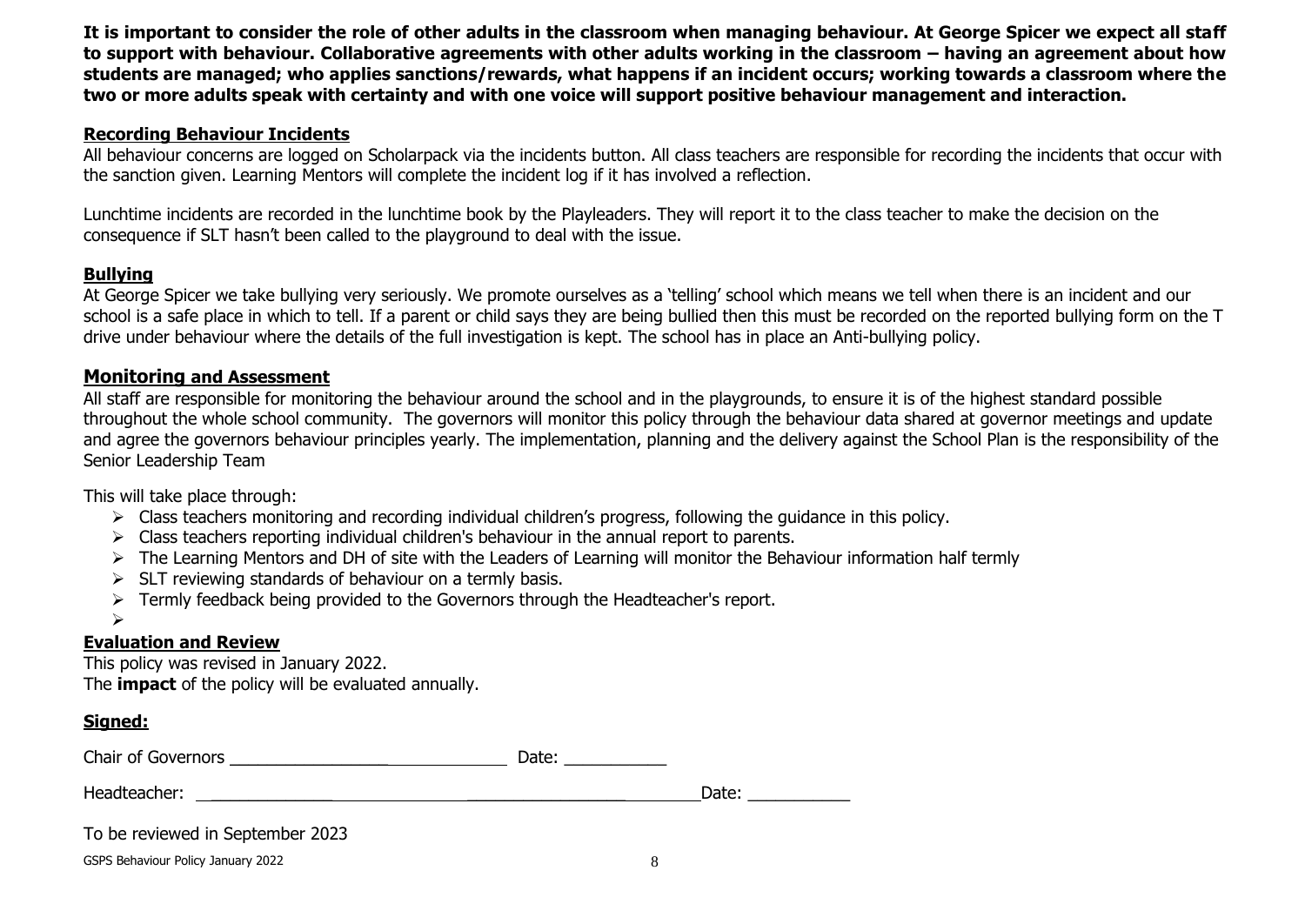### **Record of Appendices:**

**Appendix 1:** George Spicer behaviour ladder guidance **Appendix 2:** George Spicer behaviour grid **Appendix 3:** School Incident Record sheet (staff to complete following an incident where a child has had to be held) **Appendix 4:** VA1 Violence and Aggression form **Appendix 5:** Example report **Appendix 6:** Reported Bullying Incident record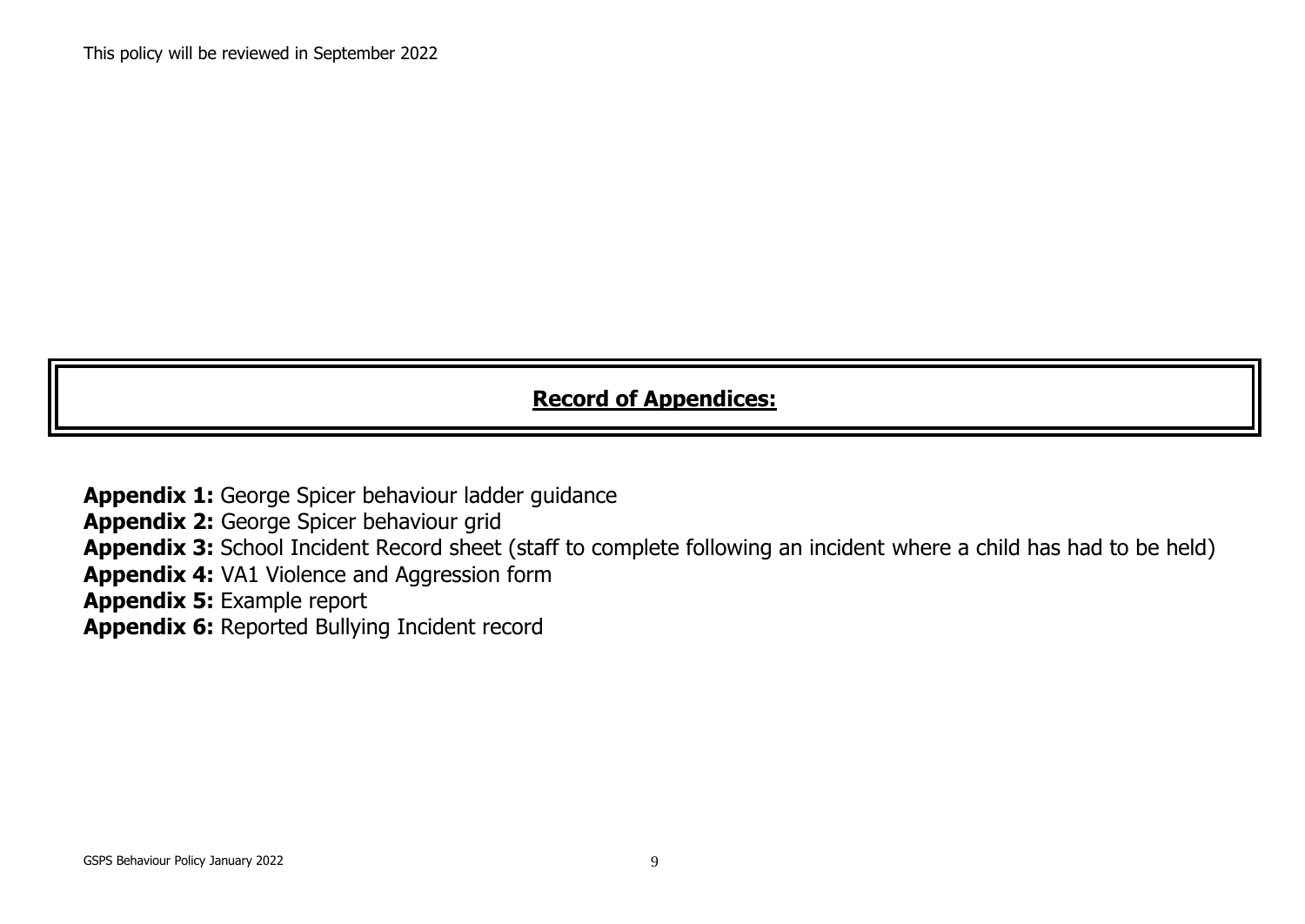#### **George Spicer Primary School Behaviour ladder Guidance**

This behaviour ladder is used in class to encourage pupils to demonstrate behaviour which is **conducive to effective learning for themselves and their class.**

Everybody starts each morning on the 'Start' to show that there is always an opportunity to achieve and improve, despite what may have happened the previous day. **Awards are given at the end of each day** to those who have achieved Bronze- Marvellous Me, Silver – Marvellous Me and a silver sticker or Gold – certificate from SLT, sticker and SLT member to send Marvellous Me home.

The diagram below shows how pupils would progress along the steps of the ladder (Remember this behaviour has to be excellent/exceptional for them):

| Gold                     | If a child demonstrates <b>outstanding behaviour for learning</b> , they can move<br>onto Gold (this should be used sparingly to help keep its value - no more than<br>2 times a week).                                                                                                                                                                                                                                                                                             |
|--------------------------|-------------------------------------------------------------------------------------------------------------------------------------------------------------------------------------------------------------------------------------------------------------------------------------------------------------------------------------------------------------------------------------------------------------------------------------------------------------------------------------|
| <b>Silver</b>            | If a child shows a <i>different behaviour</i> which demonstrates good learning OR<br>behaviour which supports the pupil or class with their learning they move up<br>the ladder again.                                                                                                                                                                                                                                                                                              |
| <b>Bronze</b>            | If a child shows behaviour that demonstrates good learning OR behaviour<br>which supports the pupil or class with their learning they move up the ladder.                                                                                                                                                                                                                                                                                                                           |
| <b>Start</b>             | <b>Everybody starts here</b> - it is also used as the next 'step' if moving from<br>yellow 1 upwards or down from Bronze.                                                                                                                                                                                                                                                                                                                                                           |
| <b>Yellow 1 Yellow 2</b> | If a child shows low level disruptive behaviour, they will move down the<br>ladder. If this is from the 'Start' position, the pupils will move to Yellow 1.<br>This is a <b>verbal warning</b> . If they continue to demonstrate disruptive<br>behaviour then they go to Yellow 2 which is 5 minutes sitting on their own<br>in class at a separate table.                                                                                                                          |
| Orange                   | If they continue to demonstrate disruptive behaviour then they go to Orange<br>which is to spend the next lesson in another class.                                                                                                                                                                                                                                                                                                                                                  |
| Red                      | If they continue to demonstrate disruptive behaviour then they go to Red and<br>the teacher they are with <b>sends them to a member of SLT</b> with a red card.<br>Records of this will be kept by members of SLT.<br>If this happens more than once, a member of SLT will call home to discuss this<br>with the parents/carers.<br>Pupils who show extreme unsafe behaviour towards themselves, another<br>pupil or member of staff will be put <b>straight onto</b> the red step. |
|                          |                                                                                                                                                                                                                                                                                                                                                                                                                                                                                     |

**PLEASE REMEMBER** pupils can move **back up the ladder** from a step if they begin to show behaviour that is conducive to good learning. Try to recognise this quickly, if possible, so they feel achievement and that there is always motivation and plenty of opportunities to make better choices.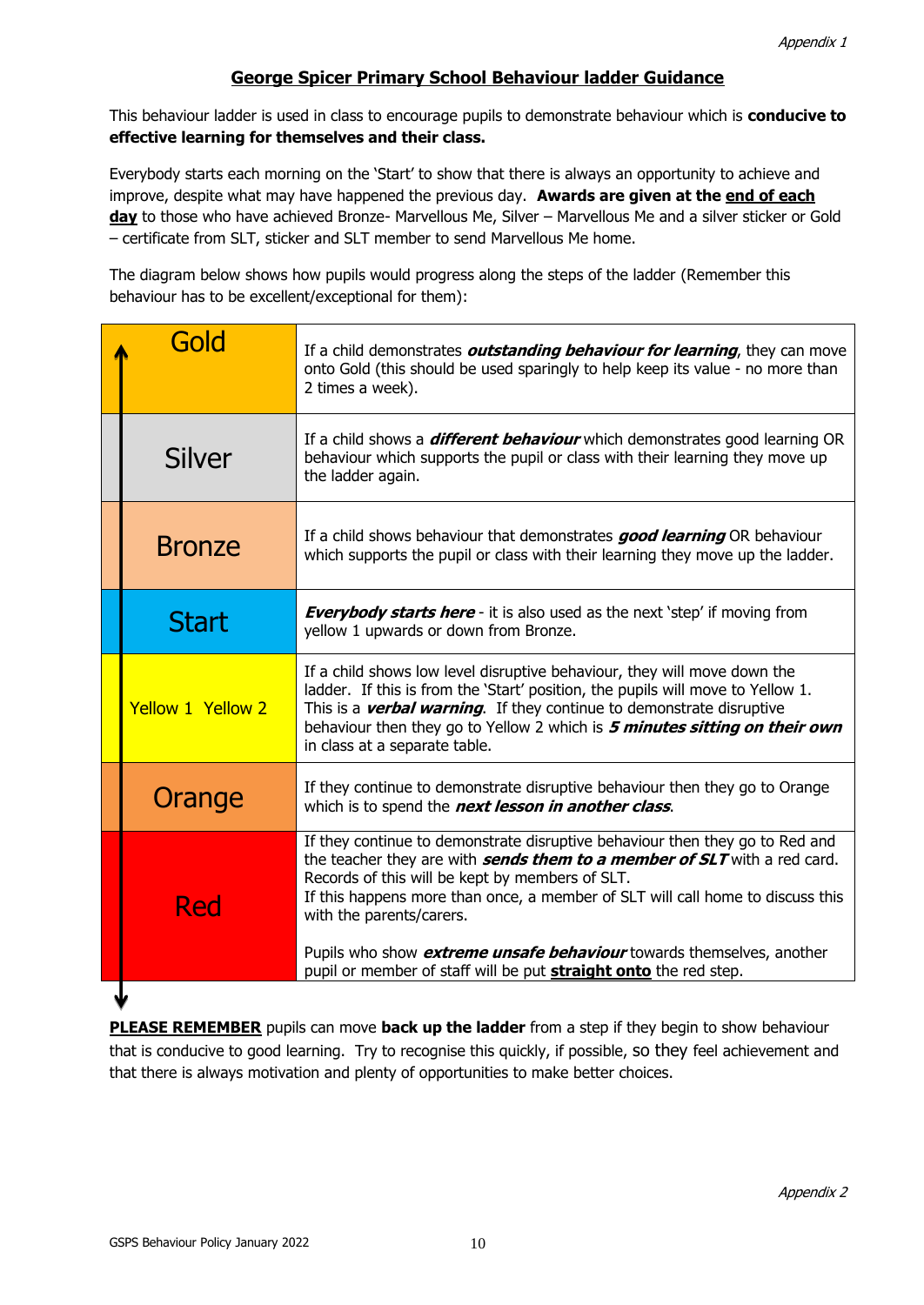### **George Spicer Behaviour Grid**

| <b>Category</b>         | <b>Concern examples</b>                                                                                                                                                                                                                                                                                                                                                                                                                               | <b>Consequences/Actions</b>                                                                                                                                                                                                                                                                                                                                                                                                                                                                                                                                                                                                                                          |  |
|-------------------------|-------------------------------------------------------------------------------------------------------------------------------------------------------------------------------------------------------------------------------------------------------------------------------------------------------------------------------------------------------------------------------------------------------------------------------------------------------|----------------------------------------------------------------------------------------------------------------------------------------------------------------------------------------------------------------------------------------------------------------------------------------------------------------------------------------------------------------------------------------------------------------------------------------------------------------------------------------------------------------------------------------------------------------------------------------------------------------------------------------------------------------------|--|
| 1                       | • Avoiding work or wasting time<br>• Pushing in front of others<br>• Spoiling other's games<br>• Annoying others<br>• Inappropriate, distracting noises<br>• Calling out in class<br>· Silly name calling<br>• Interrupting other children<br>• Arguing with other pupils<br>• Being uncooperative<br>• Fighting games<br>• Kissing teeth<br>· Inappropriately dressed (i.e. nail<br>varnish; wrong uniform)                                          | • Staff reminder given<br>• Parents/Carers informed by telephone or email<br>• General school behaviour system followed (use of<br>the behaviour ladder)<br>1st warning (visually on the behaviour ladder)<br>Clear reminder of expectations / correct behaviour<br>linked to rights & responsibilities<br>2nd warning (visually on the behaviour ladder)<br>Reminder of expectations and possible<br>consequence<br>3rd incident $=$ Appropriate consequence from:<br>Repositioning within classroom / moving<br>1)<br>down the class behaviour ladder<br>Depending on where the children are on the<br>2)<br>ladder possible time out in another class             |  |
| $\overline{\mathbf{2}}$ | • Rudeness<br>• Teasing +'Dissing' others<br>• Interrupting a member of staff<br>• Disagreeing with a member of staff<br>• Refusal to follow instructions<br>• Aggressive play/hurting someone back<br>• Lying about own conduct<br>· Using swear words (not directed at<br>others)<br>• Spitting (not at anyone)<br>• Graffiti (on books)<br>• Repeated incidents of not taking care<br>of school property                                           | 3) Loss of playtime<br>• Staff reminder given<br>• Parents/carers informed by telephone/email<br>• Recorded following behaviour in the file in class<br>on a behaviour record.<br>• Repeat perpetrators to be reported to SLT on site<br>so it can be escalated to category 3<br>1st warning (visually on the behaviour ladder)<br>Clear reminder of correct behaviour linked<br>Loss of whole playtime (at reflection wall or inside<br>with reflection sheet)<br>OR Community service (Jobs to be allocated by SLT<br>eg litter picking)<br>Supervised time out of class session $-$ if at that<br>point on the ladder<br>Behaviour Chart and parental involvement |  |
| 3                       | • Personal insults<br>• Swearing at others<br>• Spitting at someone<br>• Intimidation<br>• Dangerous refusal to follow instructions<br>• Fighting or other forms of violence<br>towards children or staff eg biting,<br>kicking, hitting as the initiator<br>• Lying about others' conduct<br>• Racial or religious abuse<br>• Sexual harassment<br>• Vandalism<br>• Stealing<br>• Extreme rudeness<br>• Arguing with a member of staff<br>• Bullying | • Reflection<br>• 2nd incident= Reflection + Class teacher Report<br>• 3rd incident = Reflection +Year Lead report. $CT$<br>and LoL to talk to parents about what next step<br>will be. Monitored by the Leader of learning<br>$\bullet$ 4th incident = Reflection + Leadership report.<br>Meeting with CT and Leader of Learning & member<br>of SLT. Appropriate next steps decided e.g.<br>Targeted intervention. Report monitored by SLT<br>• Look into further support for the children.<br>• Lunchtime exclusion/Fixed term exclusion. A<br>Personal Support Plan (PSP) is written<br>• A managed timetable<br>• Permanent exclusion                            |  |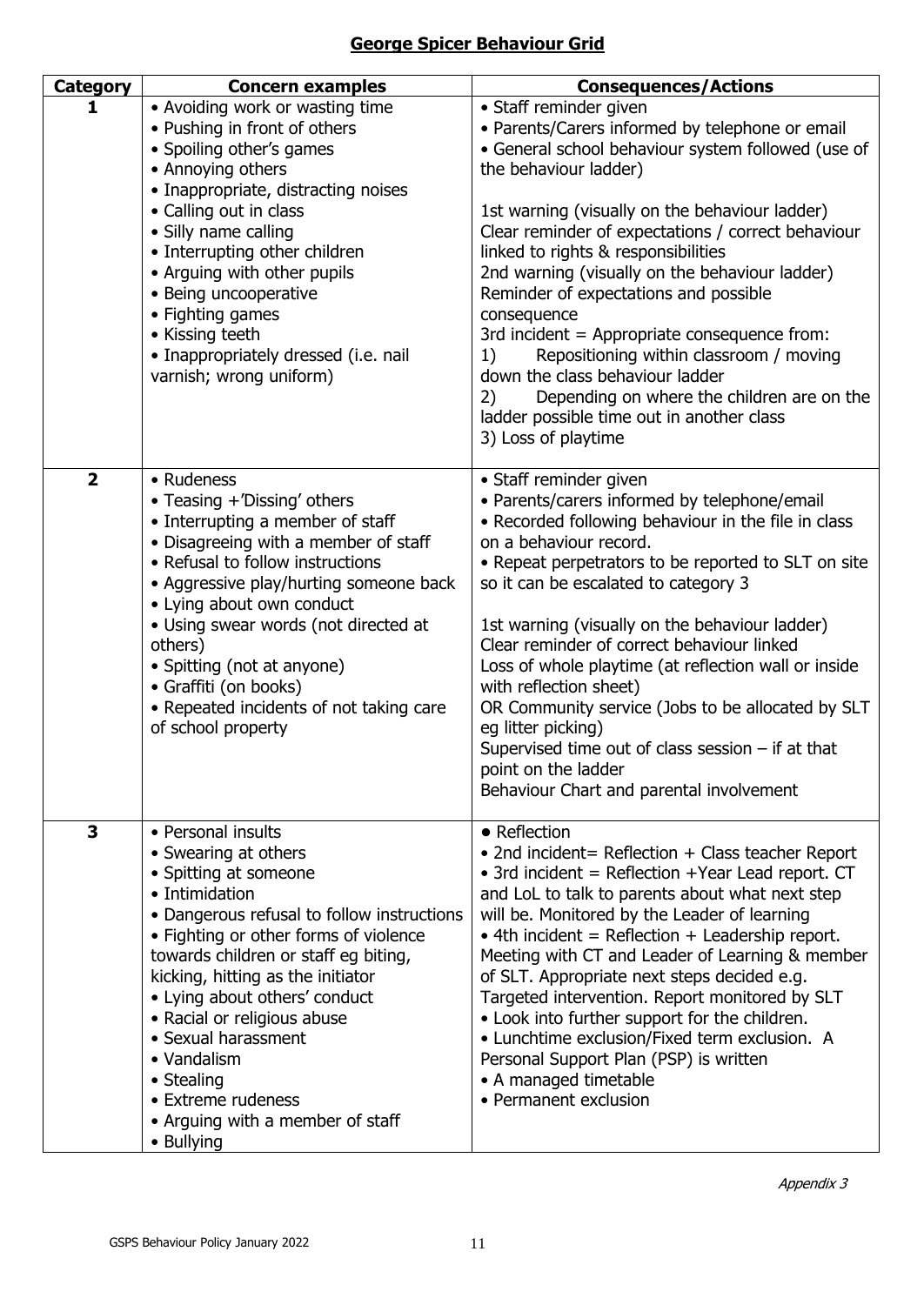#### **George Spicer Primary School Serious Incident Report – Physical Intervention Record**

**Childs Name: ........................................ Class: ..................... Date:……………………..**

| Record of Physical Intervention: (Please tick all relevant boxes)                            |                                |                 |  |  |  |
|----------------------------------------------------------------------------------------------|--------------------------------|-----------------|--|--|--|
| <b>Bar Over Hold (standing)</b><br><b>Wrap Over Hold (sitting)</b><br><b>Walking support</b> |                                |                 |  |  |  |
| <b>Bar Over Hold (sitting)</b>                                                               | <b>Floor Support</b>           | <b>Location</b> |  |  |  |
| <b>Staff Members Involved</b>                                                                | Approach trained (tick if yes) |                 |  |  |  |
|                                                                                              |                                |                 |  |  |  |
|                                                                                              |                                |                 |  |  |  |
|                                                                                              |                                |                 |  |  |  |
| <b>Approx duration of hold</b>                                                               | <b>Observers:</b>              |                 |  |  |  |
| mins.                                                                                        |                                |                 |  |  |  |

| Explain briefly the circumstances and actions leading to physical intervention being |  |
|--------------------------------------------------------------------------------------|--|
| required.                                                                            |  |

**Describe how the child reacted to the physical intervention.**

**What sanctions were given. Was the incident discussed with the child? Is any further action required?**

| <b>Record of Injury</b><br>(Both staff and pupils) |                         | VA1 form<br>completed | <b>Reported in</b><br><b>Accident</b><br><b>Book</b> |
|----------------------------------------------------|-------------------------|-----------------------|------------------------------------------------------|
| Name:                                              | <b>Describe Injury:</b> |                       |                                                      |
|                                                    |                         |                       |                                                      |
|                                                    |                         |                       |                                                      |
|                                                    |                         |                       |                                                      |
|                                                    |                         |                       |                                                      |

| <b>Appendix 4</b> |
|-------------------|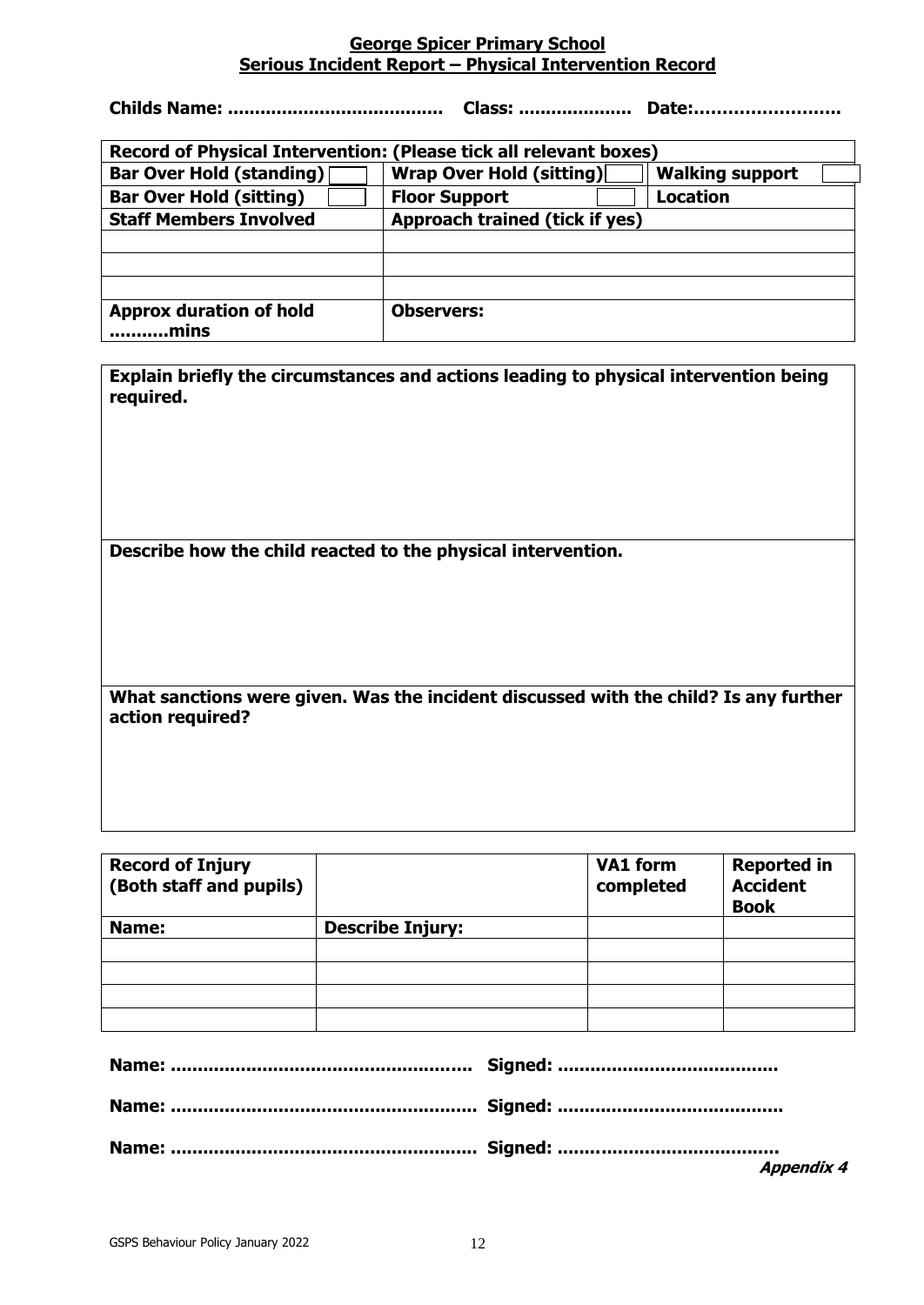| <b>George Spicer Primary School Violence and Abuse Report (VA1)</b>                                                                                       |                   |                          |                          |                          |  |  |
|-----------------------------------------------------------------------------------------------------------------------------------------------------------|-------------------|--------------------------|--------------------------|--------------------------|--|--|
| Part A                                                                                                                                                    |                   |                          |                          |                          |  |  |
| Name:                                                                                                                                                     |                   | <b>Post title/Role:</b>  |                          |                          |  |  |
| <b>Date of incident:</b>                                                                                                                                  |                   | <b>Time of incident:</b> |                          |                          |  |  |
| School site: Kimberley Gardens/ Sketty Road                                                                                                               |                   |                          | <b>Location on site:</b> |                          |  |  |
| Details of incident, immediate outcome and action taken:                                                                                                  |                   |                          |                          |                          |  |  |
| <b>Nature of violence/abuse:</b>                                                                                                                          |                   |                          |                          |                          |  |  |
| Physical assault □                                                                                                                                        | Verbal abuse □    | Threat $\Box$            |                          | Sexual harassment $\Box$ |  |  |
|                                                                                                                                                           |                   | Damage to                |                          |                          |  |  |
| Racial harassment $\square$                                                                                                                               | Silence $\square$ | property $\Box$          |                          | Other $\square$          |  |  |
| Part B<br>Details of injuries/damage to property:<br>Details of abuser/s (if known):                                                                      |                   |                          |                          |                          |  |  |
| <b>Incident notified to:</b>                                                                                                                              |                   |                          |                          |                          |  |  |
| Recorded in accident book: Yes / No                                                                                                                       |                   |                          |                          |                          |  |  |
| Part C                                                                                                                                                    |                   |                          |                          |                          |  |  |
| Details if any further action taken, consequences and other relevant post incident information:<br>Please hand this form to a member of the Headship team |                   |                          |                          |                          |  |  |
|                                                                                                                                                           |                   |                          |                          |                          |  |  |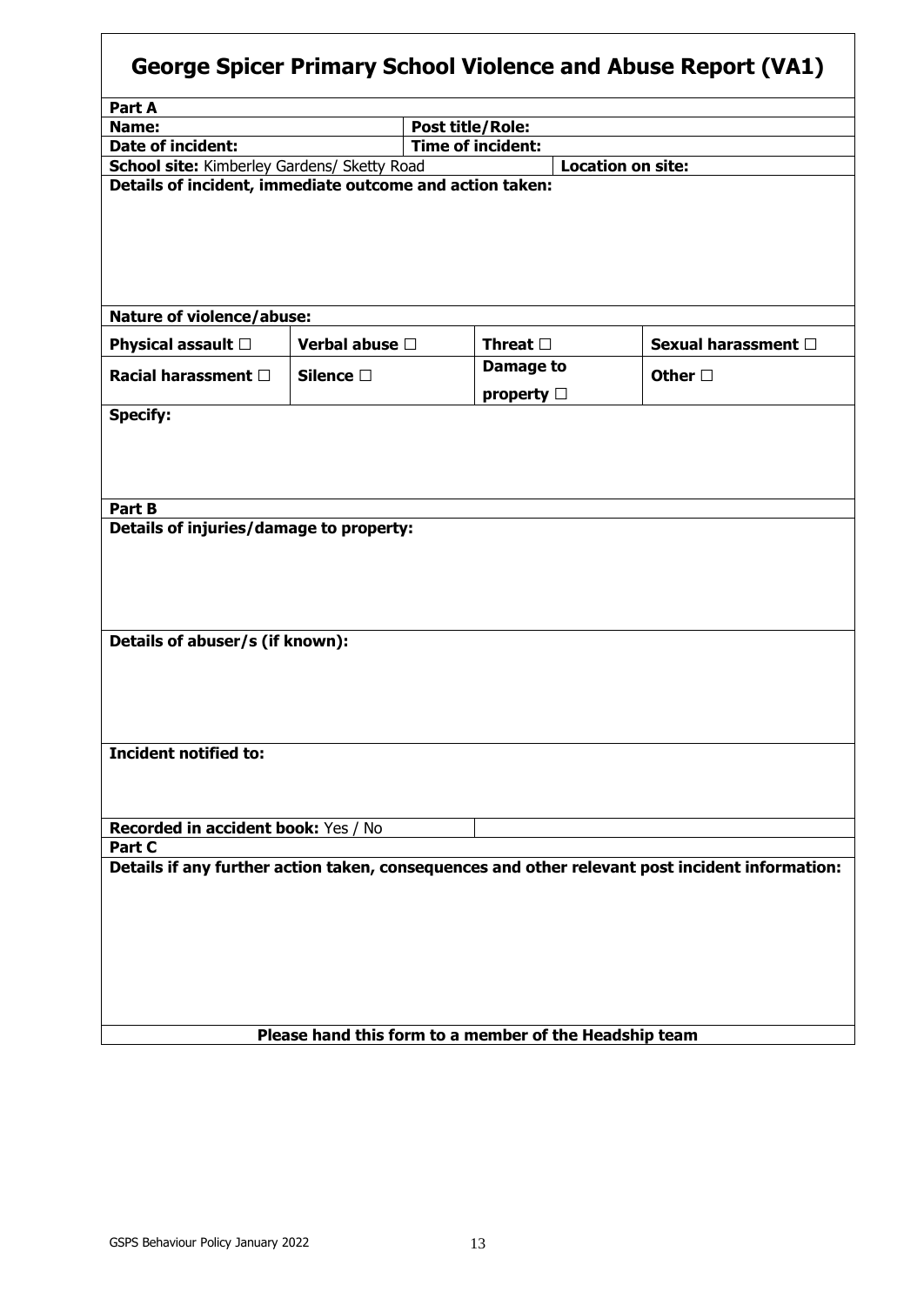## **CLASS TEACHER REPORT**

Appendix 5

### **Name: Class: Week beginning: Week beginning: Reason for Report:**

|                                            | <b>Breakfast</b><br>Club   | Guided<br>Reading | Active<br>15 | $1st$ session | Playtime | $2nd$ session | Lunch | Afternoon   | A.S Club | Comment by<br>Headteacher | Comment by<br>parent |
|--------------------------------------------|----------------------------|-------------------|--------------|---------------|----------|---------------|-------|-------------|----------|---------------------------|----------------------|
| Mon                                        |                            |                   |              |               |          |               |       |             |          |                           |                      |
|                                            |                            |                   |              |               |          |               |       |             |          |                           |                      |
| <b>Tue</b>                                 |                            |                   |              |               |          |               |       |             |          |                           |                      |
| Wed                                        |                            |                   |              |               |          |               |       |             |          |                           |                      |
| <b>Thur</b>                                |                            |                   |              |               |          |               |       |             |          |                           |                      |
| Fri                                        |                            |                   |              |               |          |               |       |             |          |                           |                      |
| End of week comment by Leader of Learning: |                            |                   |              |               |          |               |       |             |          |                           |                      |
|                                            | <b>Signature of parent</b> |                   |              |               |          |               |       | <b>Date</b> |          |                           |                      |

Please look on the T drive under behaviour for alternate reports to use for your children or adapt as necessary



**Appendix 6**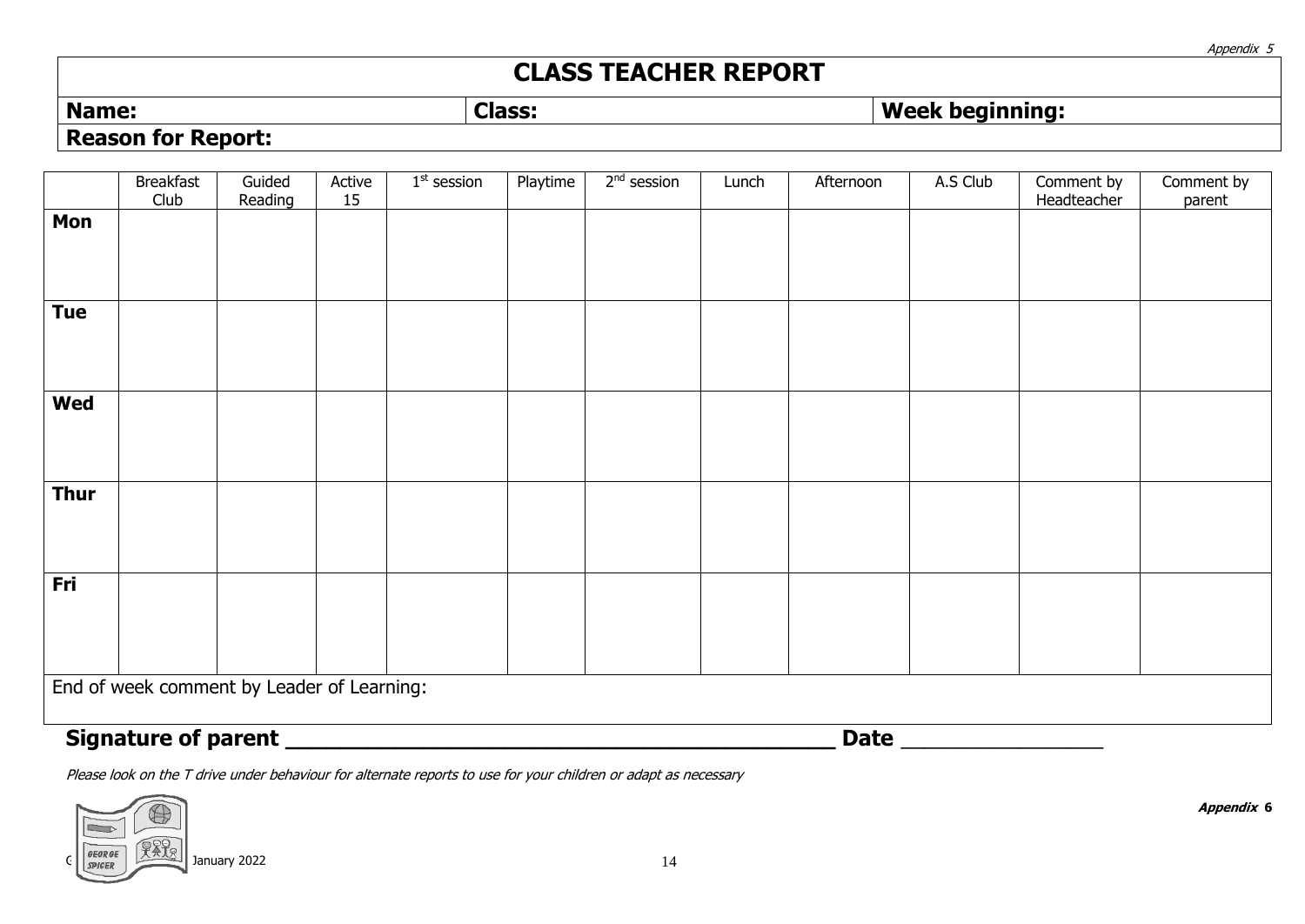### **Reported Bullying Incident Record**

| Name: | Llass: . |
|-------|----------|
|-------|----------|

| Date &<br>time | Location | <b>Incident</b> | Reported Action |  |
|----------------|----------|-----------------|-----------------|--|
|                |          |                 |                 |  |
|                |          |                 |                 |  |
|                |          |                 |                 |  |
|                |          |                 |                 |  |
|                |          |                 |                 |  |
|                |          |                 |                 |  |
|                |          |                 |                 |  |
|                |          |                 |                 |  |
|                |          |                 |                 |  |
|                |          |                 |                 |  |

**This is a template example – please record any incidents on T drive/behaviour/reported bullying.**